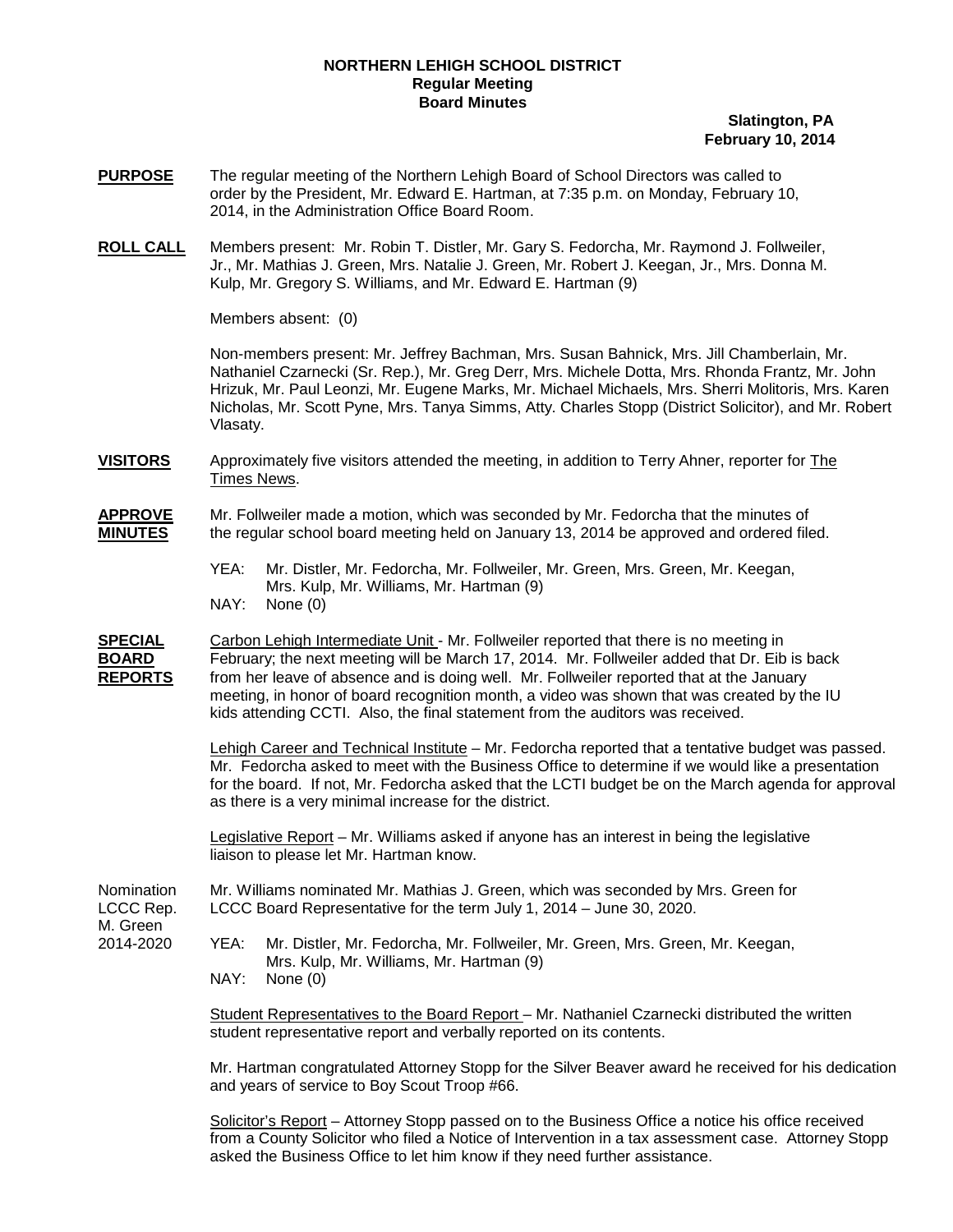**(cont.)**

**SPECIAL** Federal and Other Programs Update – Mrs. Karen A. Nicholas reported on a new grant called the **BOARD** Student Truancy Outreach Program. This grant will benefit our families in Slatington and Peters **REPORTS** Elementary Schools. In conjunction with Pinebrook, a counselor will meet with the principals and situation that would prevent children from coming to school. By targeting the elementary schools, we hope to prevent truancy at the middle and high school levels. work with students who have been truant. The counselor will meet with the families to help with any

> Mrs. Nicholas reported that our faculty, K-12, has decided to adopt the PDE Curriculum map. At the board seats is an example of the curriculum. Currently, we are piloting a math program for  $7<sup>th</sup>$  and  $8<sup>th</sup>$  grade. If adopted, our K-12 math program will be excellent. Mrs. Nicholas reported that she has been meeting with the principals and reading specialists to develop the English/language arts curriculum. Mrs. Nicholas thanked them for their dedication and is very proud of the hours they are spending to improve our curriculum. If anyone has any questions, please feel free to contact Mrs. Nicholas.

> Mrs. Nicholas reported on a grant we received called What's Cool about Manufacturing. Our district received some equipment which our eighth graders and Mr. Bennett have been utilizing. This gives our students a new prospective on career choices. Mrs. Nicholas reported that our guidance counselors are writing a new curriculum which will be presented in the spring. Mrs. Nicholas lauded high school teacher, Mr. Chris Bennett for his rapport with the students and the commitment he put forth with this grant. Mrs. Nicholas introduced Mr. Bennett. Mr. Bennett explained that each school district was assigned a manufacturer and received a Go Camera which they utilized to interview and create a video. Mr. Bennett explained the competition and showed the video the students created on the Effort Foundry. There will be online voting for the best video of the competition and an awards ceremony on February 27, 2014 at the DaVinci Center. Mr. Bennett thanked Mrs. Chamberlain for helping to select the students who participated.

Business Manager's Report – Mrs. Frantz reported that Utica, our property and casualty insurance company, is issuing us a 15% dividend for commitment to effective risk management and loss control. We should be receiving a check for almost \$9,000.00.

Mrs. Molitoris reported that the state auditors are scheduled to come February 18, 2014. In an effort to control costs, the auditors will only be spending one day a week in the district. The LCCC budget is on the agenda for approval this evening and the CLIU budget is at the board seats and will be on the agenda next month for approval. The IU budget is only a \$19 increase for Northern Lehigh and it is only the operation budget that includes curriculum and instruction and maintenance. The special education budget is billed to us at the end of the year.

## Superintendent's Report

Mr. Michaels announced that last week was National School Counselors week. The school counselors district-wide are hard working and do a great job with our students. Mrs. Suzanne Mengel is heading up our schoolwide positive behavior support program, K-12. Mrs. Mary Smith moved from the high school to the middle school to replace Mr. Paul Leonzi and she is doing a great job.

Mr. Michaels thanked the law offices of Steckel & Stopp for their donation of six Dell computers, one HP LaserJet 5M Laser Printer, two 15" LCD monitors, and one 17" LCD monitor.

Mr. Michaels announced that he and Mr. Derr will be setting up a meeting with the Slatington  $150<sup>th</sup>$ celebration committee about use of facilities.

Mr. Michaels asked Mr. Derr for an update on the gym roof. Mr. Derr explained that another spot near the post was tarred and sealed. When the weather cooperates, a larger overlay will be done in that area.

Mr. Michaels thanked Mr. Derr for the job the maintenance department is doing on snow removal. Mr. Michaels added that our supply as well as the surrounding boroughs supply of antiskid material is dwindling which many affect snow calls in the future. Mr. Michaels noted that our roads are some of the best in the area.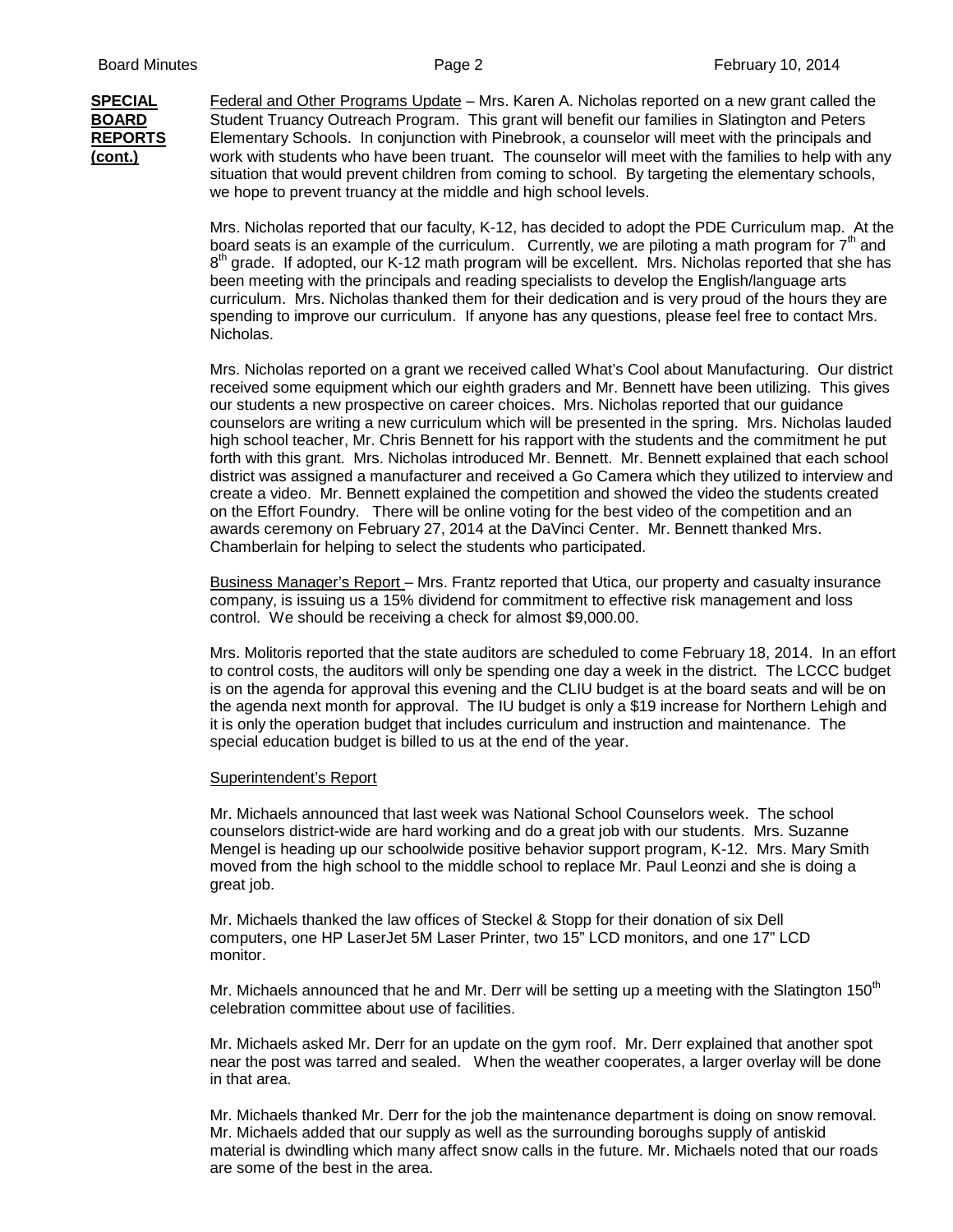| <b>SPECIAL</b><br><b>BOARD</b><br><b>REPORTS</b><br>(cont.)            | Mr. Michaels asked Mr. Jeff Bachman to update the board on our last in-service training. Mr.<br>Bachman explained to the board that Mr. Tom Barnowski, Workplace Safety Director at<br>Northampton County Community College, conducted an emergency drill with the<br>district. In advance of the training, all of the administrators were asked to take the National<br>Incident Management System training online. The emergency scenario was a weather related<br>situation, an ice storm, where students could not be transported home. Our administration is to be<br>commended for the execution of the drill. Everybody learned more about their buildings and how<br>the administration worked as a team. We hope to conduct another drill this summer. Mr.<br>Bachman pointed out that exactly one week later, Atlanta dealt with a real ice storm and the exact<br>scenario administration had in their drill. Mr. Michaels thanked Mr. Bachman for doing a great job<br>and for heading up the training. |                                                                                                                                                                                                                                                                                                             |  |  |  |
|------------------------------------------------------------------------|---------------------------------------------------------------------------------------------------------------------------------------------------------------------------------------------------------------------------------------------------------------------------------------------------------------------------------------------------------------------------------------------------------------------------------------------------------------------------------------------------------------------------------------------------------------------------------------------------------------------------------------------------------------------------------------------------------------------------------------------------------------------------------------------------------------------------------------------------------------------------------------------------------------------------------------------------------------------------------------------------------------------|-------------------------------------------------------------------------------------------------------------------------------------------------------------------------------------------------------------------------------------------------------------------------------------------------------------|--|--|--|
|                                                                        | Mr. Michaels reported that Dr. Ann Bieber, Acting President of LCCC, met with Mr. Michaels last<br>week about what LCCC can do to help Northern Lehigh School District.                                                                                                                                                                                                                                                                                                                                                                                                                                                                                                                                                                                                                                                                                                                                                                                                                                             |                                                                                                                                                                                                                                                                                                             |  |  |  |
|                                                                        | Mr. Michaels reviewed the governor's budget. Mr. Michaels noted that both basic education and<br>special education will be level funded. In addition, the district may see an additional \$271,000 for<br>the new Ready to Learn grant. However, Mr. Michaels cautioned the board that there is a<br>stipulation in there that says "if sufficient funds are available to be distributed." Mr. Michaels<br>added that he would like to see more funding for special education.                                                                                                                                                                                                                                                                                                                                                                                                                                                                                                                                      |                                                                                                                                                                                                                                                                                                             |  |  |  |
|                                                                        | Mr. Hartman reported that an executive session was held prior to tonight's meeting to discuss<br>personnel issues and Mr. Hartman announced that executive session will reconvene after<br>tonight's board meeting.                                                                                                                                                                                                                                                                                                                                                                                                                                                                                                                                                                                                                                                                                                                                                                                                 |                                                                                                                                                                                                                                                                                                             |  |  |  |
| <b>PERSONNEL</b>                                                       | Mr. Fedorcha made a motion, which was seconded by Mr. Williams, that the Board of Education<br>approves the following personnel items:                                                                                                                                                                                                                                                                                                                                                                                                                                                                                                                                                                                                                                                                                                                                                                                                                                                                              |                                                                                                                                                                                                                                                                                                             |  |  |  |
| Resignations<br>D. Hanna                                               | Accept the resignation of Dima Hanna from her position as Cook's Helper effective December<br>31, 2013.                                                                                                                                                                                                                                                                                                                                                                                                                                                                                                                                                                                                                                                                                                                                                                                                                                                                                                             |                                                                                                                                                                                                                                                                                                             |  |  |  |
| Administrative<br><b>Transfer Non-</b><br>Instructional<br>E. Trantham | Elizabeth Trantham<br>From:<br>To:<br>Salary:<br>Effective:                                                                                                                                                                                                                                                                                                                                                                                                                                                                                                                                                                                                                                                                                                                                                                                                                                                                                                                                                         | Middle School PCA<br>High School Emotional Support Aide Monday-Friday 9:30am-2:00pm replacing<br>Ellen Kiss who resigned.<br>No change of salary<br>Upon Receipt of Replacements Clearances                                                                                                                 |  |  |  |
| Appointment<br>Non-Instruct-<br>ional<br>N. Bachman                    | Nicholas Bachman<br>Salary:<br>Effective:                                                                                                                                                                                                                                                                                                                                                                                                                                                                                                                                                                                                                                                                                                                                                                                                                                                                                                                                                                           | Assignment: Middle School PCA replacing Elizabeth Trantham who is being<br>administratively transferred.<br>\$11.40 Per Hour Monday - Friday, 9:45am-2:15pm up to 180 Student Days<br>per year plus additional 20 hours for Staff Development according to<br>language in MOU<br>Upon Receipt of Clearances |  |  |  |
| Change of<br>Status Non-<br>Instructional<br>J. Kuhns                  | Jamie Kuhns<br>From:<br>To:<br>Salary:<br>Effective:                                                                                                                                                                                                                                                                                                                                                                                                                                                                                                                                                                                                                                                                                                                                                                                                                                                                                                                                                                | Part Time High School Cook's Helper<br>Full Time High School Cook's Helper<br>No Change in Salary<br>February 11, 2014                                                                                                                                                                                      |  |  |  |
| Salary<br>Adjustments                                                  | Acknowledge the following teacher who has completed the requirements per the<br>Collective Bargaining Agreement that would entitle them to a salary increase for the second half of<br>the 2013-2014 school year:                                                                                                                                                                                                                                                                                                                                                                                                                                                                                                                                                                                                                                                                                                                                                                                                   |                                                                                                                                                                                                                                                                                                             |  |  |  |
|                                                                        | Kristin Hubbs<br>From:<br>To:                                                                                                                                                                                                                                                                                                                                                                                                                                                                                                                                                                                                                                                                                                                                                                                                                                                                                                                                                                                       | Step 8B+24<br>Step 8M                                                                                                                                                                                                                                                                                       |  |  |  |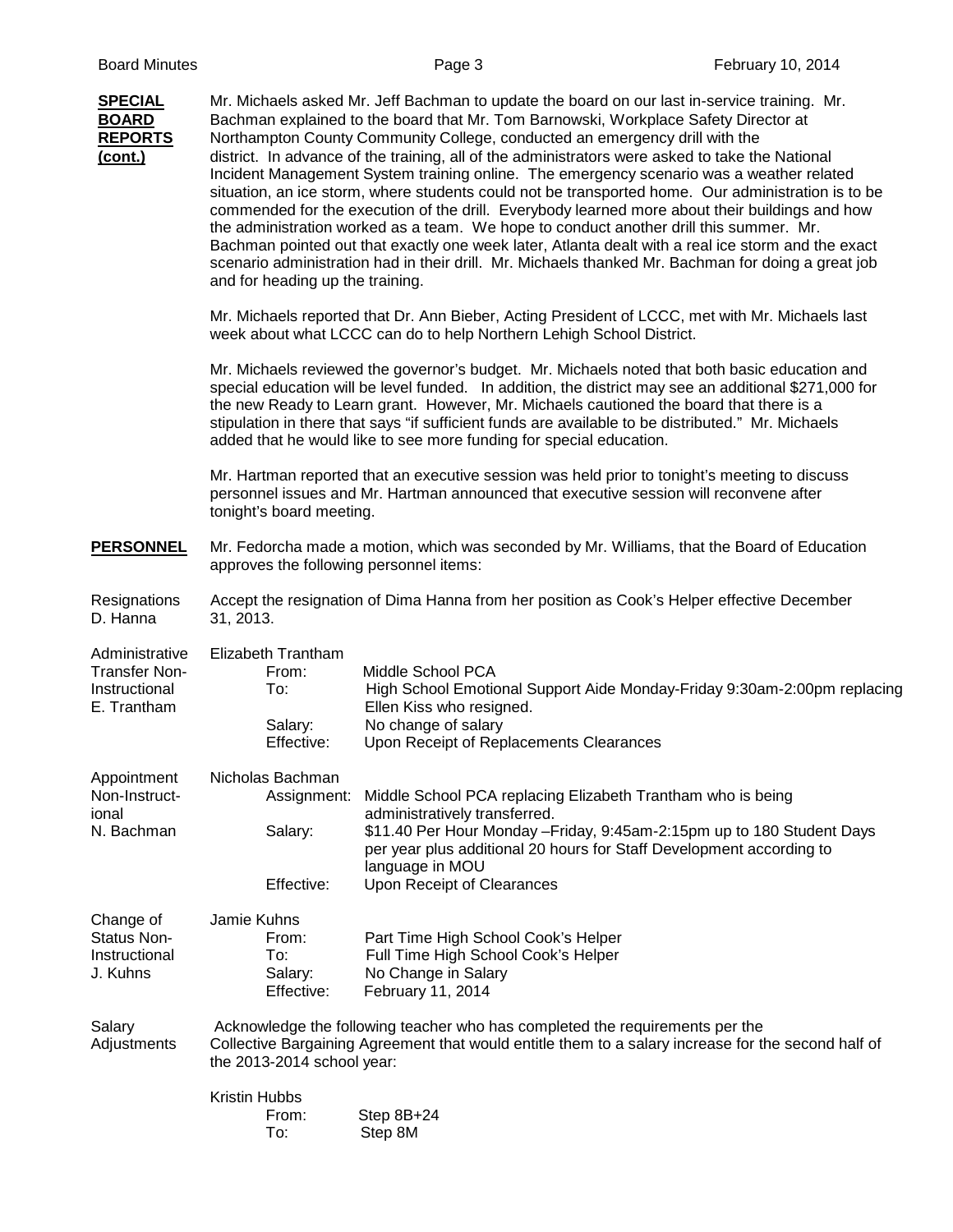| <b>PERSONNEL</b><br><u>(cont.)</u>                          |                                                                                                                                                                                 |                                                                               |          |  |  |
|-------------------------------------------------------------|---------------------------------------------------------------------------------------------------------------------------------------------------------------------------------|-------------------------------------------------------------------------------|----------|--|--|
| Substitute-<br>Instructional                                | Approve the following substitute teacher for the 2013-2014 school year at the 2013-2014<br>substitute teacher rates as approved on the Supplementary Personnel Salary Schedule: |                                                                               |          |  |  |
|                                                             | Melissa Frederickson* - Art K-12<br>*Pending Verification of Missing Personnel File Items                                                                                       |                                                                               |          |  |  |
| Unpaid<br>Volunteers                                        | Approve the following unpaid volunteers for the High School Musical for the 2013-2014 school<br>year:                                                                           |                                                                               |          |  |  |
|                                                             | Megan Hoffman*<br>Choreographer<br><b>Pianist and Vocal Coach</b><br>Cynthia Geho*<br>*Pending Verification of Missing Personnel File Items                                     |                                                                               |          |  |  |
|                                                             | YEA:<br>Mr. Distler, Mr. Fedorcha, Mr. Follweiler, Mr. Green, Mrs. Green, Mr. Keegan,<br>Mrs. Kulp, Mr. Williams, Mr. Hartman (9)<br>NAY:<br>None $(0)$                         |                                                                               |          |  |  |
| <b>POLICY</b>                                               | Mr. Follweiler made a motion, which was seconded by Mr. Fedorcha, that the Board of Education<br>approves the following policy item:                                            |                                                                               |          |  |  |
| <b>Board Policy</b><br>Second<br>Reading                    | Approve school board policy #913 - Community - Nonschool Organizations/Groups/<br>Individuals, as presented after second reading.                                               |                                                                               |          |  |  |
|                                                             | YEA:<br>Mrs. Kulp, Mr. Williams, Mr. Hartman (9)<br>NAY:<br>None $(0)$                                                                                                          | Mr. Distler, Mr. Fedorcha, Mr. Follweiler, Mr. Green, Mrs. Green, Mr. Keegan, |          |  |  |
| <b>CURRIC-</b><br><b>ULUM AND</b><br><b>INSTRUC-</b>        | Ms. Kulp made a motion, which was seconded by Mr. Distler, that the Board of Education<br>approves the following curriculum and instruction items:                              |                                                                               |          |  |  |
| <b>TION</b><br>Induction<br>Program                         | Approve the following teacher as helping teacher in the Northern Lehigh School District<br>Induction Program for the 2013-2014 school year:                                     |                                                                               |          |  |  |
|                                                             | <b>Helping Teacher</b>                                                                                                                                                          | Inductee                                                                      | Stipend  |  |  |
|                                                             | <b>Rachel Reiter</b>                                                                                                                                                            | Steven Jonkman                                                                | \$750.00 |  |  |
| <b>Official Local</b><br><b>School District</b><br>Holidays | Approve the resolution to identify Official Local School District Holidays (OLSDH) in accordance<br>with PA School Code Section 1502.                                           |                                                                               |          |  |  |
| 2014-2015<br>School<br>Calendar                             | Approve the 2014-2015 Northern Lehigh School District Calendar as presented                                                                                                     |                                                                               |          |  |  |
|                                                             | YEA:<br>Mr. Distler, Mr. Fedorcha, Mr. Follweiler, Mr. Green, Mrs. Green, Mr. Keegan,<br>Mrs. Kulp, Mr. Williams, Mr. Hartman (9)<br>NAY:<br>None $(0)$                         |                                                                               |          |  |  |
| <b>FINANCIAL</b>                                            | Mr. Follweiler made a motion, which was seconded by Mr. Distler, that the Board of Education<br>approves the following financial items:                                         |                                                                               |          |  |  |
| Financial<br>Reports                                        | General Fund Account month of December<br>NLMS Student Activities Account month of December<br>NLHS Student Activities and Scholarship Account month of December                |                                                                               |          |  |  |